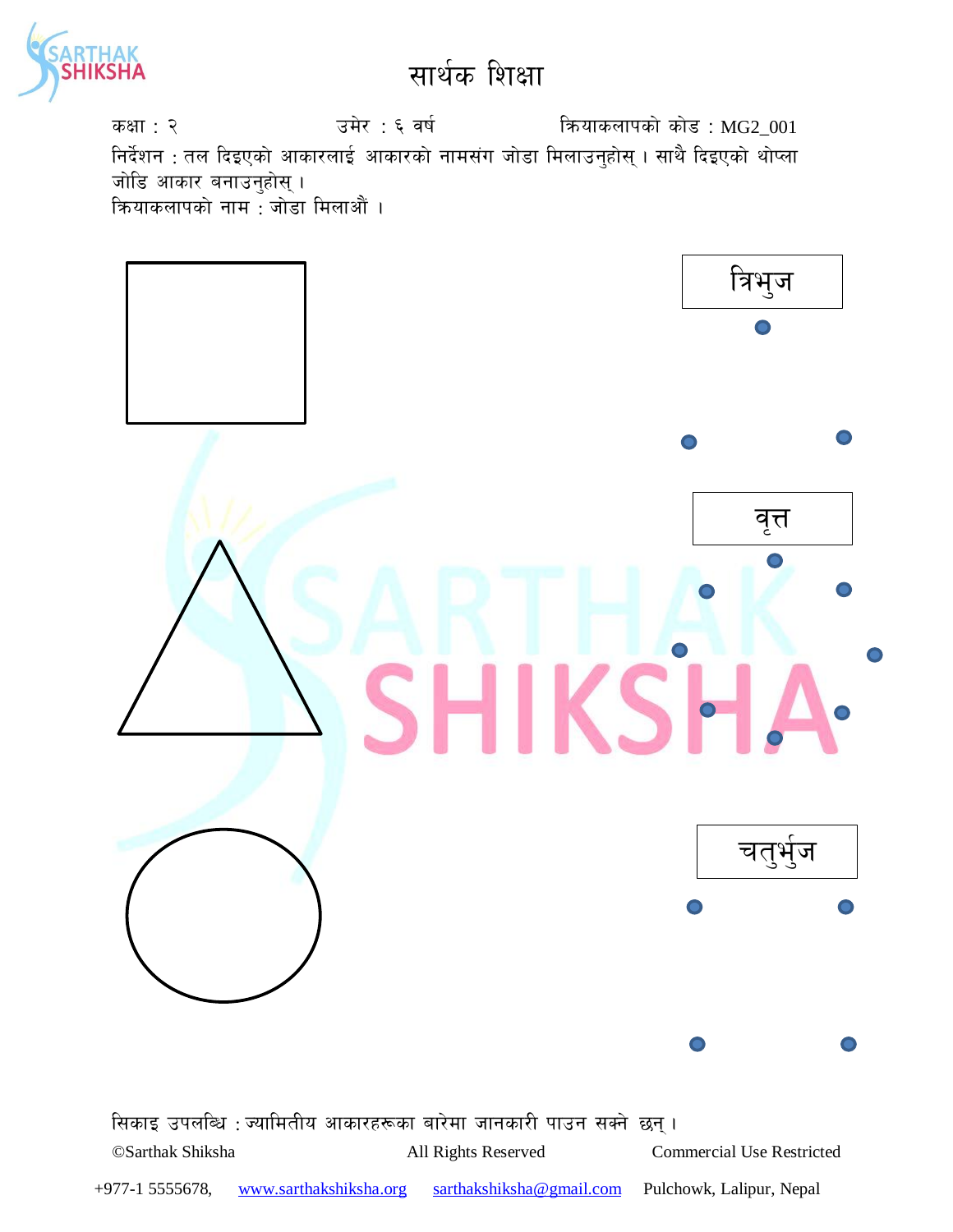

कक्षा : २  $\overline{3}$  : ६ वर्ष स्वितीय को अनेत कोड : MG2\_002

निर्देशन : तल दिइएको आकार बनाउ़नुहोस् । साथै आकारको नाम पनि लेख्नुहोस् । क्रियाकलापको नाम $\,$  : आकार बनाऔं ।



सिकाइ उपलब्धि : ज्यामितीय आकार बनाउन र आकारको बारेमा जानकारी पाउन सक्ने छन् ।

©Sarthak Shiksha All Rights Reserved Commercial Use Restricted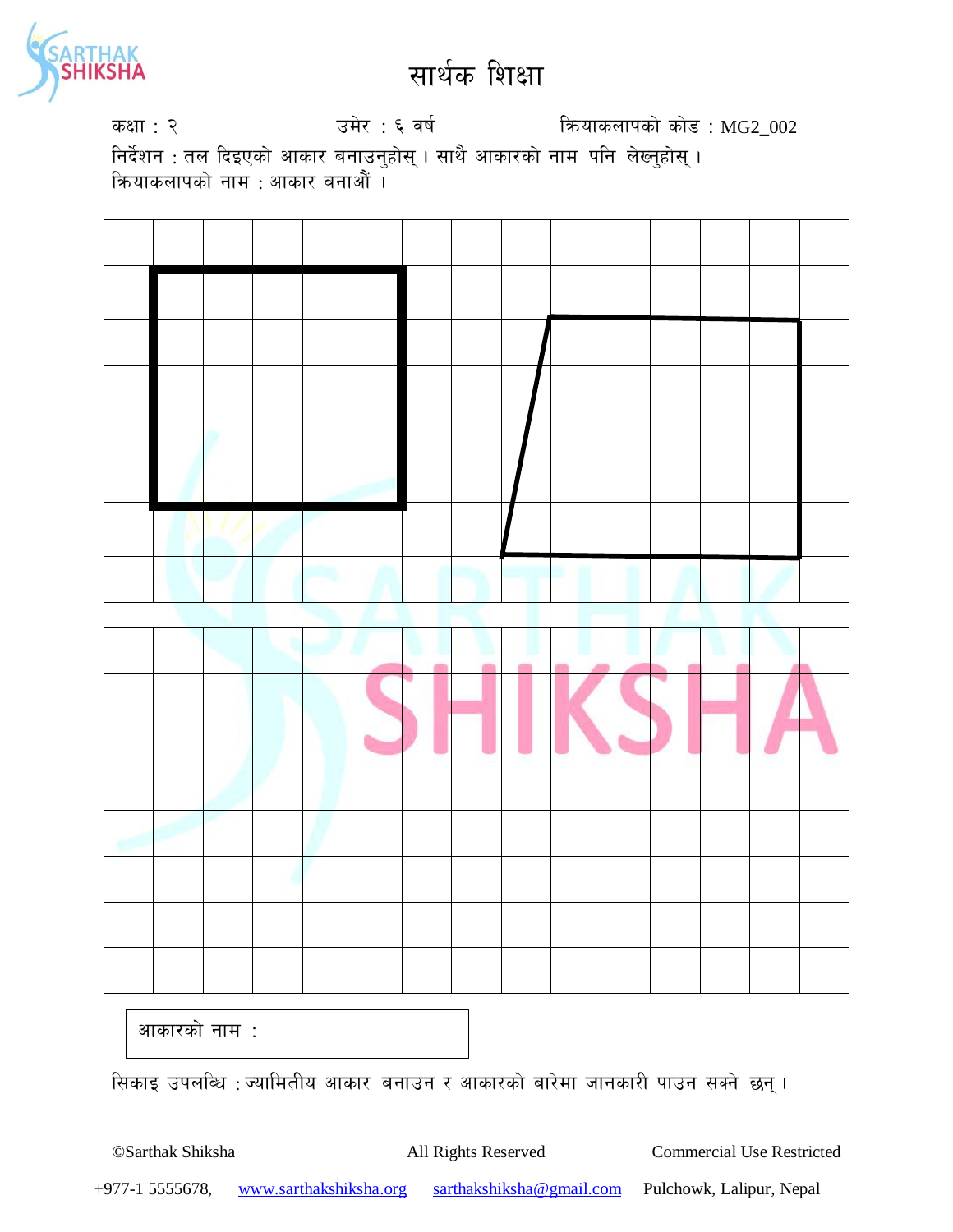

कक्षा : २  $\overline{3h}$  : ६ वर्ष स्वियाकलापको कोड : MG2\_003

निर्देशन : तल दिइएको आकार बनाउनुहोस् । साथै आकारको नाम पनि लेख्नुहोस् । क्रियाकलापको नाम $\,$  : आकार बनाऔं  $\,$  .



आकारको नाम $\,$  :

सिकाइ उपलब्धि : ज्यामितीय आकार बनाउन र आकारको बारेमा जानकारी पाउन सक्ने छन् ।

©Sarthak Shiksha All Rights Reserved Commercial Use Restricted +977-1 5555678, www.sarthakshiksha.org sarthakshiksha@gmail.com Pulchowk, Lalipur, Nepal